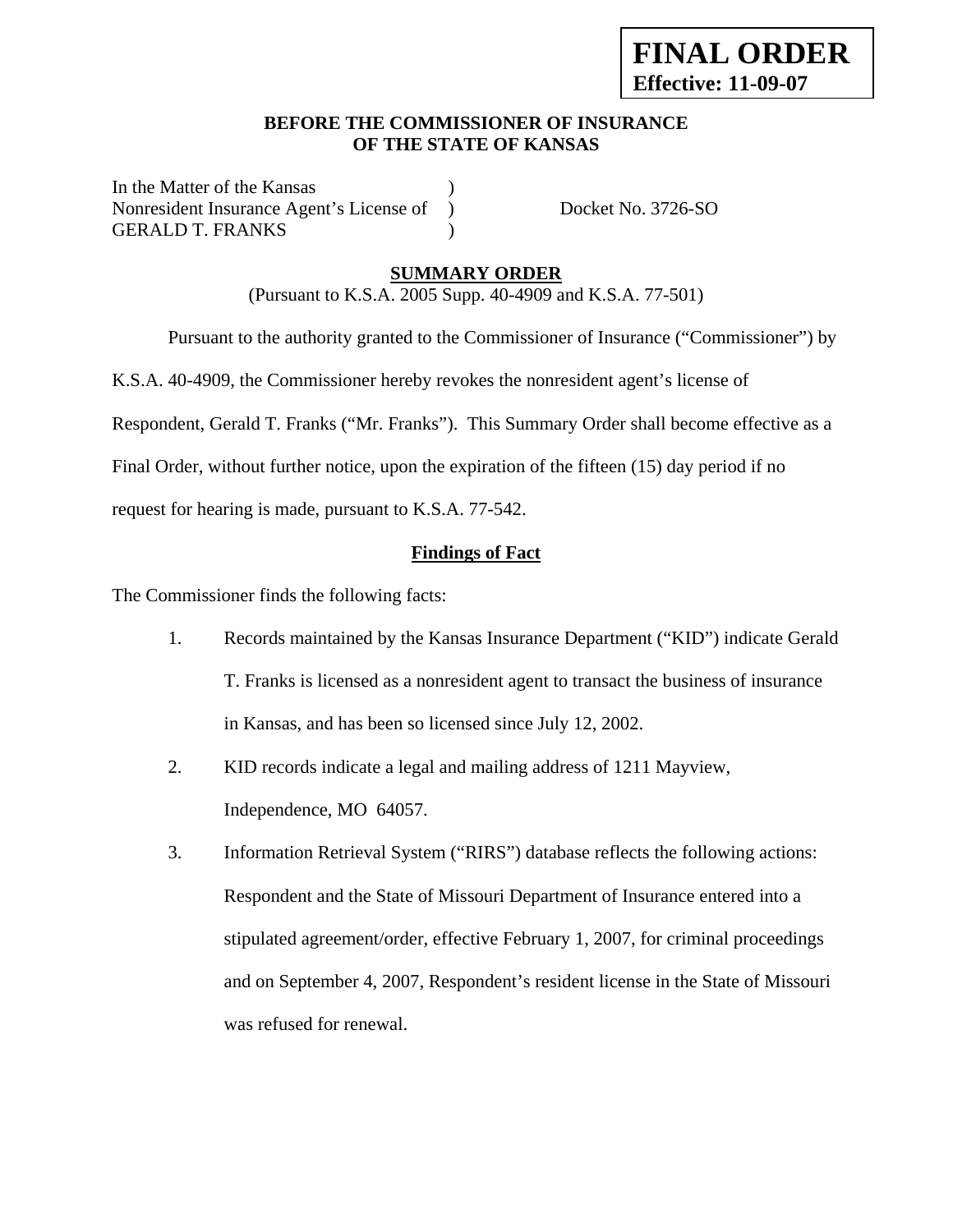- 4. To date, Respondent has failed to notify KID of the disciplinary actions taken by the State of Missouri Department of Insurance on February 1, 2007 and September 4, 2007, in violation of K.A.R. 40-7-9.
- 5. On September 15, 2005, the State of Missouri filed criminal charges in case number 43R030500063 in which Mr. Franks was charged with Possession of Controlled Substance Except 35 Grams or Less of Marijuana (Felony C RSMo: 195:202).
- 6. On February 7, 2006 Mr. Franks entered a plea of guilty to the charge of Possession of Controlled Substance, C Felony.
- 7. To date, Respondent has failed to notify KID of the felony conviction.

## **Applicable Law**

- 8. K.S.A. 40-4909 states, in pertinent part:
	- (a) The commissioner may deny, suspend, revoke, or refuse renewal of any license issued under this act if the commissioner finds that the applicant or license holder has:
		- (2) Violated
			- (C) any insurance law or regulation of another state;
		- (6) Been convicted of a misdemeanor or felony.
		- (9) Had an insurance agent license, or its equivalent, denied, suspended or revoked in any other state, district or territory.
	- (b) In addition, the commissioner may suspend, revoke or refuse renewal of any license issued under this act if the commissioner finds that the interests of the insurer or the insurable interests of the public are not properly served under such license.
- 9. K.A.R. 40-7-9 states, in pertinent part: Each person licensed in this state as an insurance agent shall report the following to the commissioner of insurance within 30 days of occurrence: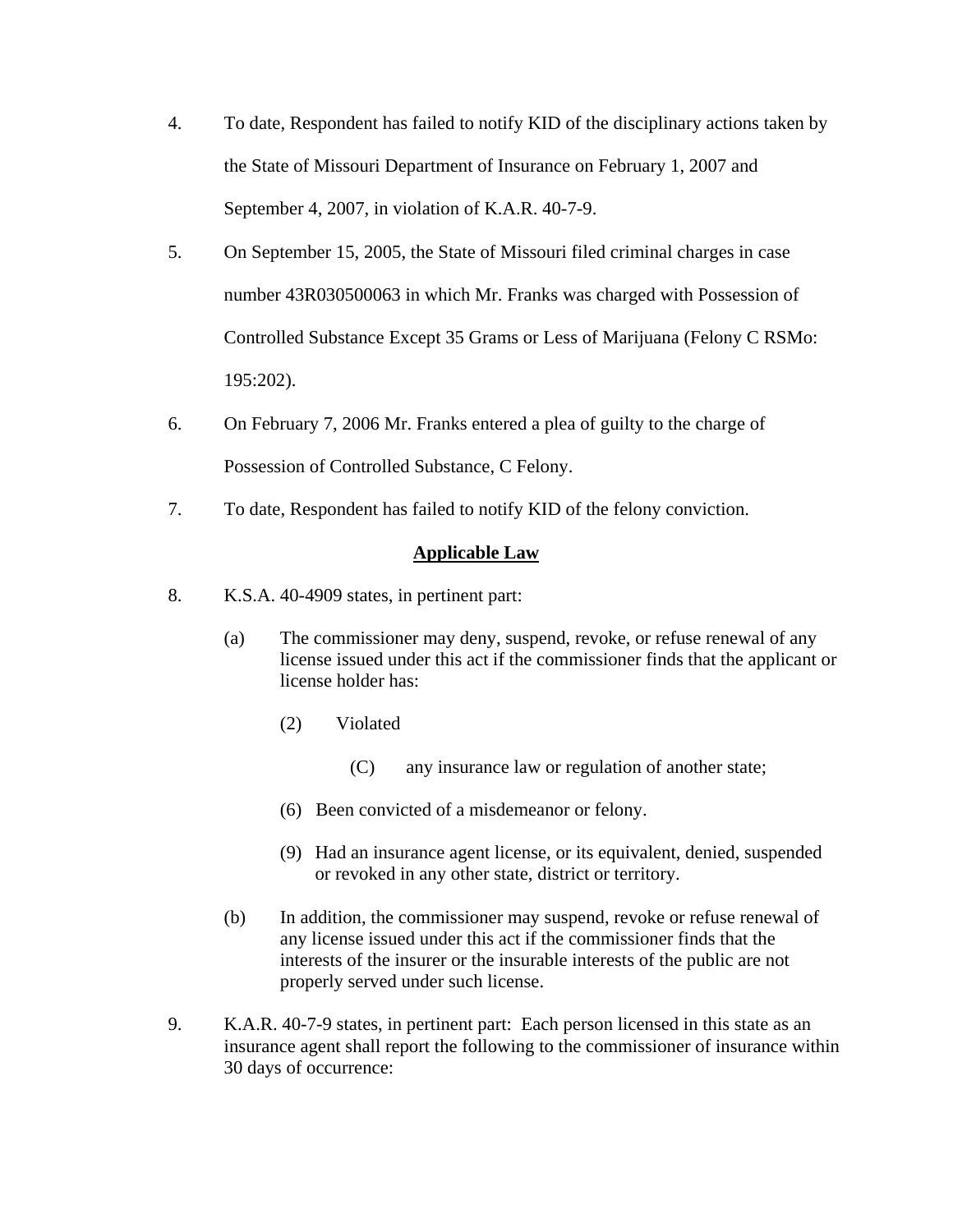(a) Each disciplinary action on the agent's license or licenses by the insurance regulatory agency of any other state or territory of the United States.

#### **Conclusions of Law**

- 10. The Commissioner has jurisdiction over Mr. Franks as well as the subject matter of this proceeding, and such proceeding is held in the public interest.
- 11. The Commissioner finds that Mr. Franks' Kansas license may be revoked because Mr. Franks violated an insurance law or regulation in another state pursuant to K.S.A.  $40-4909(a)(2)(C)$ .
- 12. The Commissioner finds that Mr. Franks' Kansas license may be revoked because Mr. Franks has been convicted of a misdemeanor or felony pursuant to K.S.A. 40- 4909(a)(6).
- 13. The Commissioner finds that Mr. Franks Kansas license may be revoked because Mr. Franks' Missouri resident license was refused for renewal pursuant to K.S.A. 40-4909(a)(9).
- 14. The Commissioner finds that Mr. Franks violated K.A.R. 40-7-9 by failing to notify the Kansas Insurance Department of his disciplinary action taken by the State of Missouri Department of Insurance on February 1, 2007 and September 4, 2007.
- 15. The Commissioner finds, pursuant to K.S.A. 40-4909(b), that the insurable interests of the public are not properly served under Mr. Franks' license.
- 16. Accordingly, the Commissioner concludes sufficient grounds exist for the revocation of the insurance agent's license of Gerald T. Franks pursuant to K.S.A. 40-4909(a) and (b).

#### **IT IS THEREFORE ORDERED BY THE COMMISSIONER OF INSURANCE THAT:**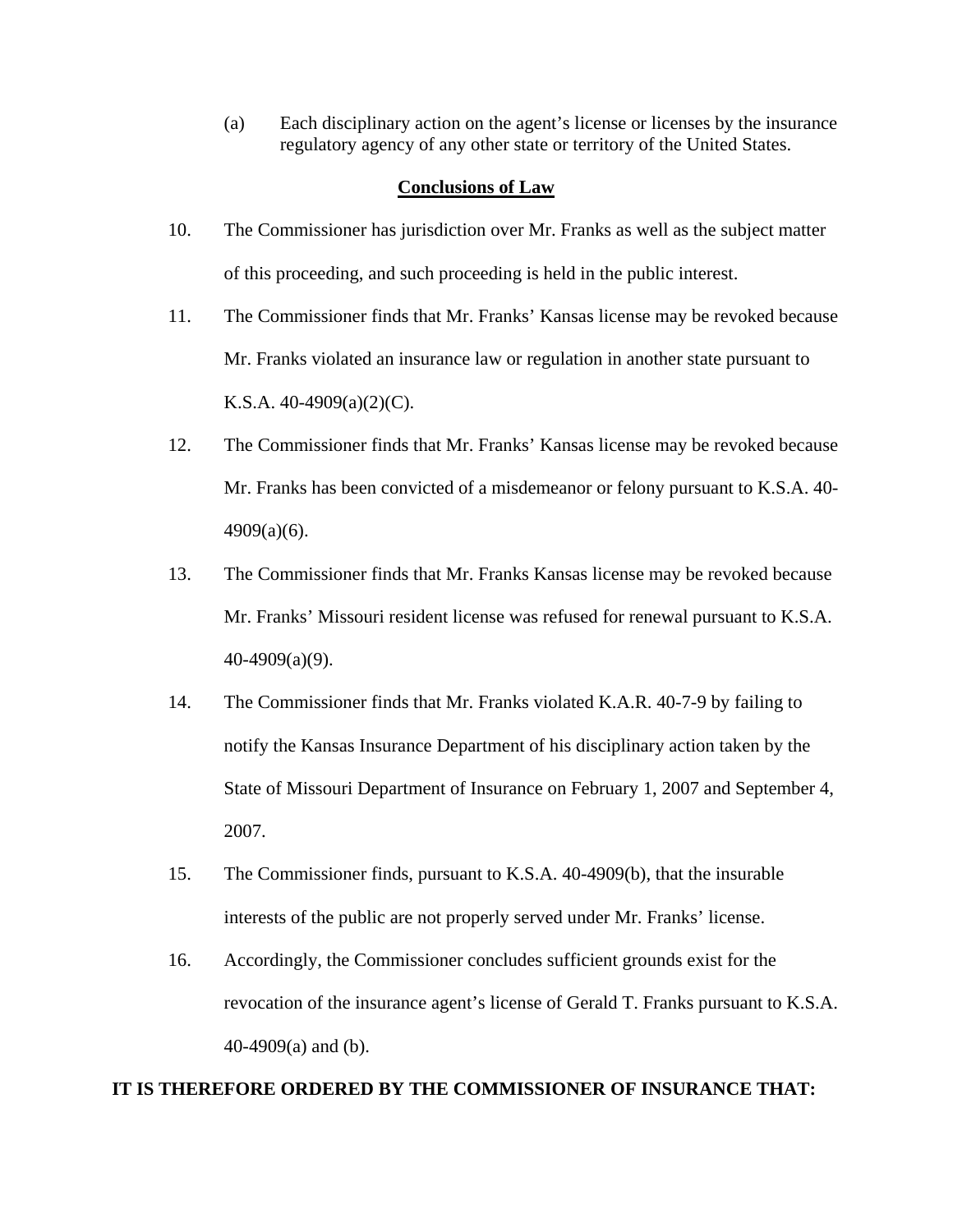1. The Kansas Nonresident Insurance Agent's License of GERALD T. FRANKS is hereby **REVOKED** effective the effective date of this Order.

2. **IT IS FURTHER ORDERED** that GERALD T. FRANKS shall **CEASE** and **DESIST** from the sale, solicitation or negotiation of insurance and/or receiving compensation deriving from the sale, solicitation or negotiation of insurance conducted after the effective date of this Order.

#### **NOTICE AND OPPORTUNITY FOR HEARING**

Gerald T. Franks, within fifteen (15) days of service of this Summary Order, may file with the Kansas Insurance Department a written request for hearing on this Summary Order, as provided by K.S.A. 77-542. In the event a hearing is requested, such request should be directed to:

> John W. Campbell, General Counsel Kansas Insurance Department 420 S.W.  $9<sup>th</sup>$  Street Topeka, Kansas 66612

Any costs incurred as a result of conducting any administrative hearing shall be assessed against the agent/agency who is the subject of the hearing as provided by K.S.A. 40-4909(f). Costs shall include witness fees, mileage allowances, any costs associated with reproduction of documents which become part of the hearing record, and the expense of making a record of the hearing.

If a hearing is not requested, this Summary Order shall become effective as a Final Order, without further notice, upon the expiration of the fifteen (15) day period for requesting a hearing. The Final Order will constitute final agency action in the matter.